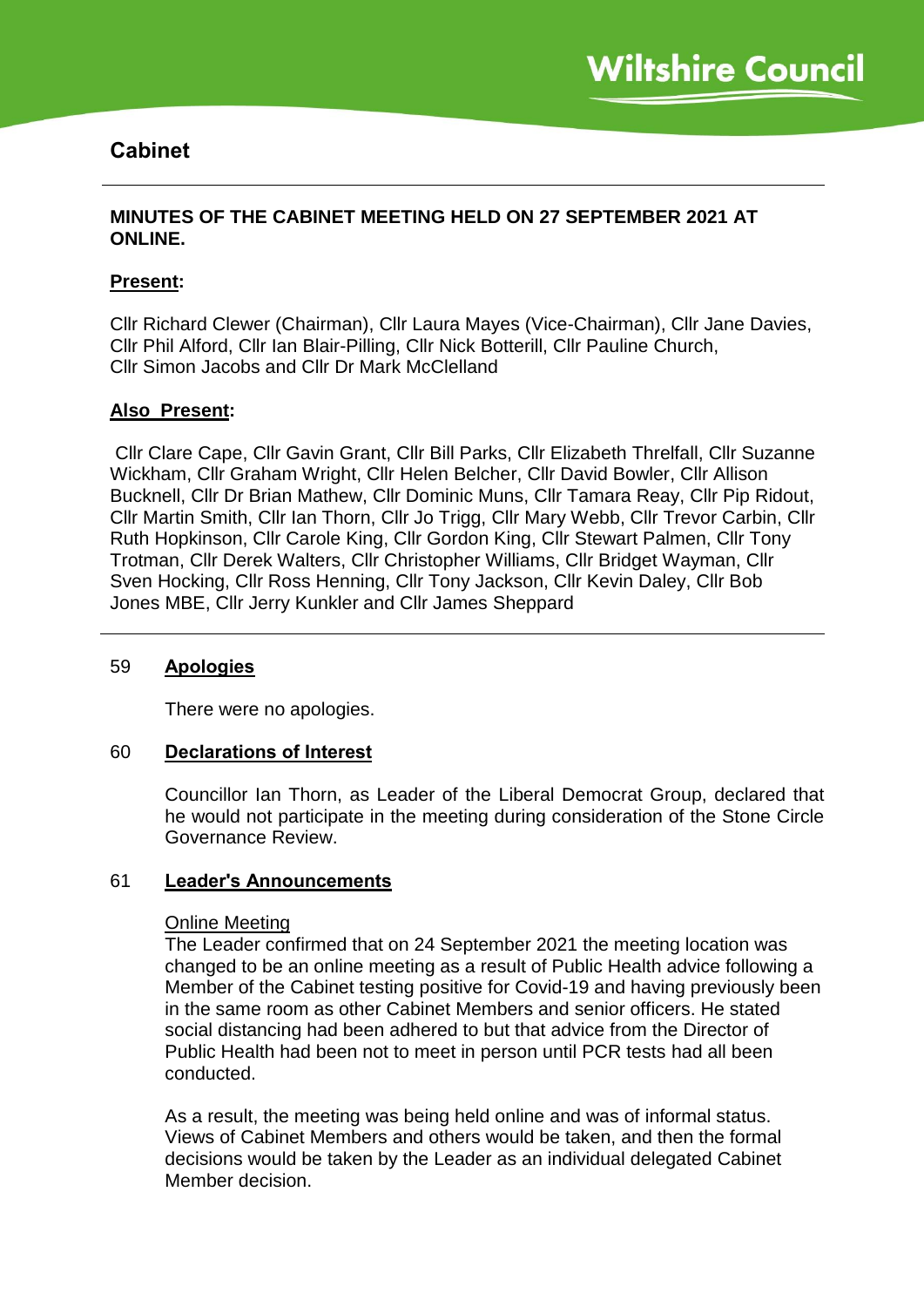### Councillor Simon Jacobs

It was announced that Councillor Jacobs would be standing down from as Cabinet Member for Public Health, Public Protection, Licensing, Staffing, Communities and Area Boards due to work commitments.

From 1 October 2021 the position will be taken up by Councillor Ashley O'Neill.

The Leader paid tribute to Councillor Jacobs for his service on the Cabinet, before Councillor Jacobs gave thanks to the Leader, and the previous Leader Councillor Whitehead, for his appointment, and extended thanks to his colleagues in the Cabinet and supporting officers for their assistance.

### Furlong Close Update

Later in the meeting the Leader took an announcement on Furlong Close, following the release of he CQC report which had found the provision of services at the facility to be inadequate. Councillor Jane Davies detailed the results of the inspection, and past inspections, and noted that the Council was working with residents and their families regularly to consider the future of Furlong Close. It was stated that HfT remained responsible for the quality of care and to respond to the concerns identified, but that the safety of residents was the principal concern for the Council, which was monitoring the situation closely. Members would be kept updated as the situation progressed.

# 62 **Public Participation and Questions from Councillors**

No questions or statements were received from the Public.

Although not attached to the extraordinary meeting agenda, Councillor Ian Thorn asked a question relating to the minutes of the previous meeting regarding responses to some the points he had raised regarding a loan to Wiltshire College and School buses. It was agreed the minutes could reflect that there had been an offer to provide written responses.

Councillor Thorn also asked about reports of fuel shortages, and if this would have any impact on the council's services, in particular its caring responsibilities. The Leader and the Chief Executive outlined details of the council's fuel plan and that it had previously increased its stockpiles, and that there should be no impact on the council's functions.

Councillor Thorn also asked a question about signage in areas of long-term roadworks and encouraging drivers to switch off their engines in long queues, if this was permissible. Councillor Dr Mark McClelland, as the relevant Cabinet Member, asked to be provided details of specific locations and would discuss the matter with the Director for Highways, Transport and Waste.

Councillor Clare Cape noted the meeting taking place online and commented about carbon estimates and savings from online meetings. The Leader noted the comment, but also the legal position in respect of physical and online meetings.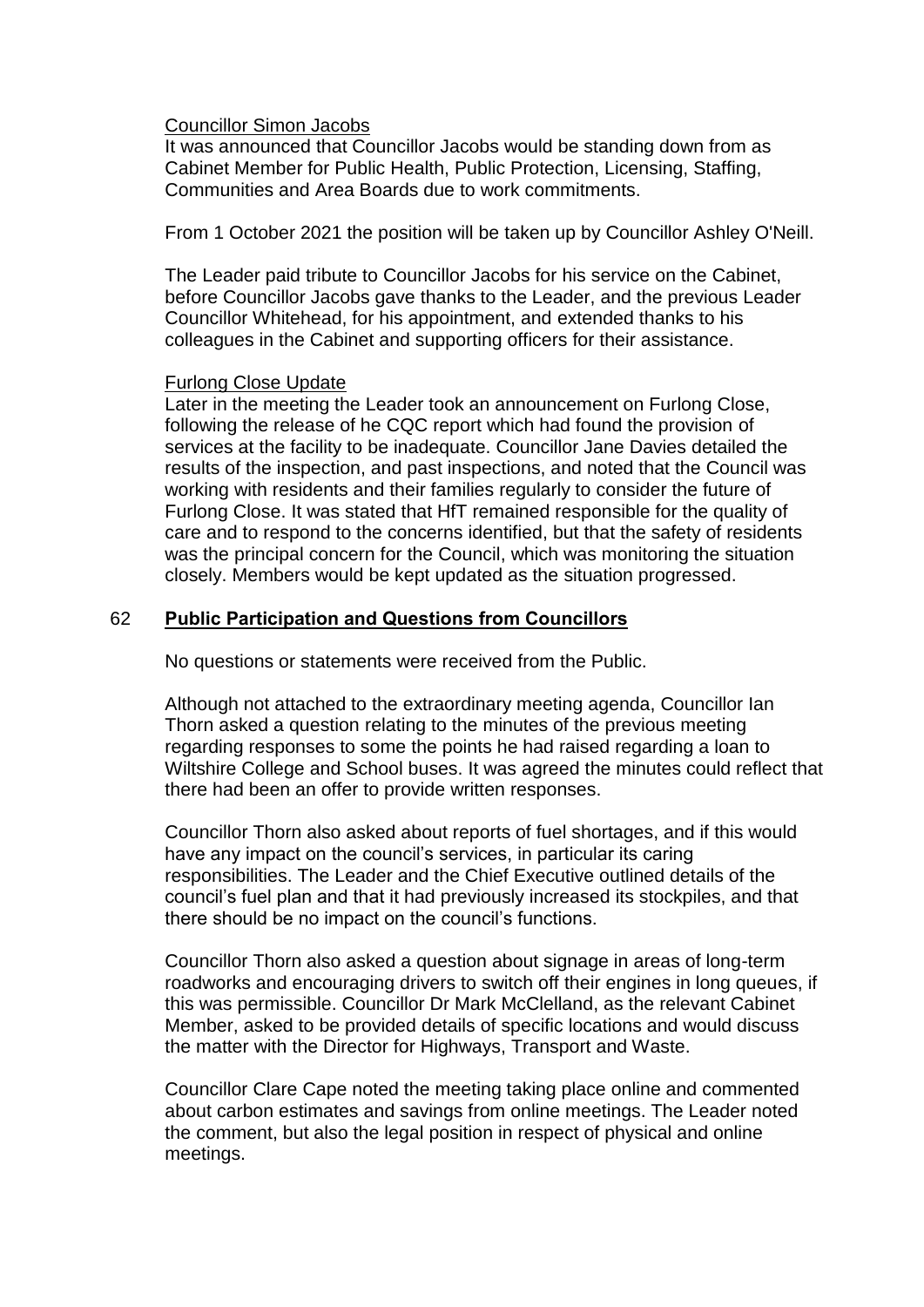### 63 **Business Plan Principles 2022-2032**

The Leader of the Council, Councillor Richard Clewer, introduced the report on the Business Plan. The Business Plan sets out the council's overarching principles by which the organisation would be managed across a long period. The current plan was set out for 2017-27. This had been updated on 21 July 2020 to include an addendum relating to climate change.

Following the elections in May 2021 the Business Plan had been reviewed and the Leader detailed that it would consist of three elements. Firstly, the Business Plan Principles 2022-2032, setting out the main principles driving the council's operation and policies. This would be followed with service delivery plans, linked to those principles. Lastly, there would be metrics on which each service delivery plan would then be able to be assessed, providing data which could be analysed.

The process of developing the plan in discussion with Cabinet and officers was detailed. It was stated the Plan needed to be strategic in its approach as the local authority would be expected to be in place for the long term, and the principles of the plan needed to focus on systemic issues, which would need collaborative working with partners both public and private. Although much had been achieved in breaking down isolated 'silo' working, there remained work to do to ensure all relevant areas of the council work together to bring all resources to bear on particular issues. This was why the plan was not specific on particular service areas such as children or highways, as it was a case of guiding themes, then targeting all services together to address issues. Budgetary implications would need to be understood, and service plans would need to be reviewed at least annually.

It was intended that the service delivery plans would be considered by Cabinet in February 2022, and then by Full Council later that month.

Members of the Cabinet then commented upon the draft Plan. Comments included the importance of early prevention work on many issues, commitment to wok with partners such as parish councils or housing associations, developing the council's assets, the flexibility of the plan to enable response to evidence before reaching specific policy conclusions, and the importance of connected communities and a strong economy.

The draft Plan had been considered at a meeting of Overview and Scrutiny Management Committee on 21 September 2021. The Chairman of that committee, Councillor Graham Wright, stated there had been a good debate where Overview and Scrutiny had made a number of comments on specific details, and in particular was keen to involve all the select committees in scrutinising the finalised plan, including service delivery plans which would contain greater detail.

The Leader then opened the meeting up to comments and questions.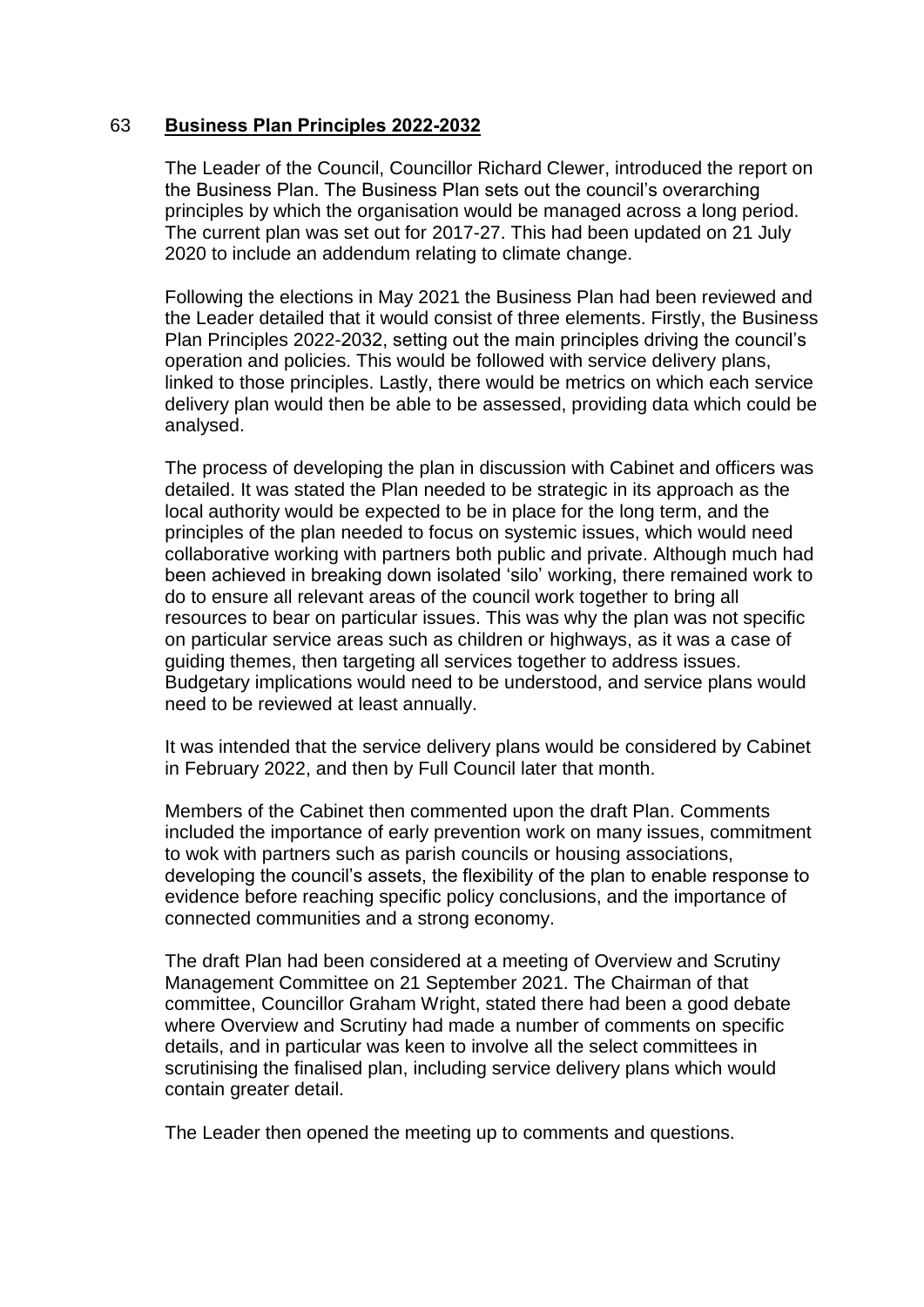Councillor Ian Thorn asked about analysis of the previous Business Pan and what could be learned from its impact, though the Leader stated that it and new Plan were structured very differently, and he did not consider comparative analysis with the previous Plan to be beneficial as the council moved forward from Covid-19. There was also discussion of consultation on the Plan principles as well as the budget.

Councillor Dominic Muns welcomed the Business Plan, noting particularly the importance of working with education providers across the county.

Councillor Helen Belcher asked about criteria for success, measurable end points, to enable changing position if the evidence suggested this was appropriate. In response it was stated some service areas could be harder to measure than others, but that there would be metrics for all service delivery plans to enable analysis, which might evolve over time, and where evidence indicated adaption was necessary this would occur.

Councillor Derek Walters asked about metrics for carbon emissions on large scale development plans. It was noted that measuring carbon output would be important, though government making measuring a requirement might be necessary.

At the conclusion of discussion, and noting that any decision would need to be taken individually by the Leader under delegated executive authority due to the nature of the meeting, the Cabinet was asked for its view and it was,

#### **Resolved:**

**That the Leader of the Council should**

- **1) Agree the Business Plan Principles for 2022-2032.**
- **2) Agree to seek feedback from a broad range of stakeholders and residents, in tandem with engagement on the budget proposals for 2022/23.**
- **3) Agree to review and incorporate feedback at its meeting on 1 February in preparation for a final version to be considered at Full Council in February 2022.**

#### *Reason for Proposals*

*To enable wider feedback ahead of its consideration by Full Council in 2022 and to provide Services with strategic direction ahead of the planning cycle commencing.* 

#### 64 **Prioritisation of Community Infrastructure Levy Spending**

Councillor Nick Botterill, Cabinet Member for Development Management, Strategic Planning and Climate Change presented the report on prioritisation of Community Infrastructure Levy (CIL) spending. CIL was a charge paid by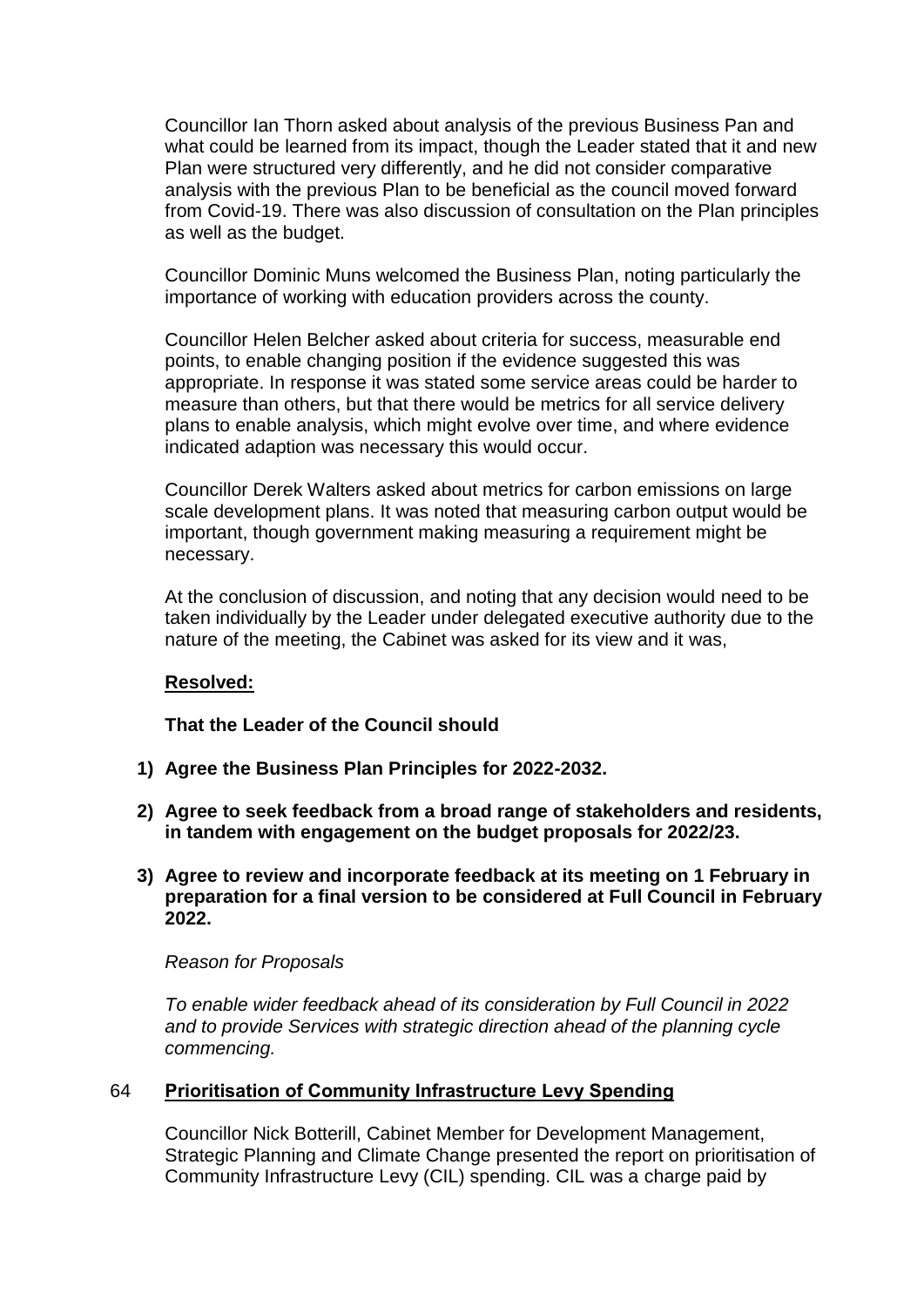landowners based on the floor area of developments to contribute toward infrastructure needs. Cabinet agreed a process for prioritising CIL spending in 2017, and this needed to be updated to take account of spending priorities and minor legislative changes. Councillor Botterill stated prioritisation needed to be agile to support the Business Plan and other strategies, and the proposals would achieve that.

The largest priority allocation would be Abbeyfield School, Chippenham, with £6.43m for its phase 1 expansion, £1.35m to mitigate the impact of recreational pressures on bat habitats, up to £0.220m for measures to mitigate the impact of development on the Salisbury Plain Protection Area, and up to £0.750m for mitigation to reduce and manage impact arising from development on the New Forest Special Protection Area.

The Leader and other Cabinet Members welcomed the report and noted the importance of CIL funding to deal with the strain of new developments.

Councillor Ian Thorn noted the importance to communities of any CIL spending and asked whether there could be annual reporting to council on prioritisations decided by Cabinet. The Leader stated annual reporting may not be necessary or appropriate, but would consider how best to report on the committing of funding. Councillor Botterill also noted that an infrastructure funding statement was required to be published to ensure transparency over intended funding. There was also discussion of the possibility of parish and Wiltshire Council CIL being able to be combined.

Councillor Gavin Grant sought detail on figures listed in the report, with financial implications listed to 31 March 2021. It was stated that the Infrastructure Statement up to that period should be updated in December 2021. Councillor Grant also requested that the relevant parish council be listed in relation to S106 funds as well as CIL and asked further around working with in particular larger towns on their CIL contributions. It was noted that these could be discussed, but there could be strategic issues, with lots of demand on CIL which would not meet all issues.

Councillor Trevor Carbin raised an issue in Holt where there had been an error in initially calculating whether the parish should receive a large amount of CIL funding. Councillor Botterill stated he would be happy to talk to the local council around the issue.

Councillor Ruth Hopkinson sought detail on how projects were placed on the list for prioritisation, for example how Abbeyfield rather than other local schools had been identified as highest priorities, with a response to be provided by officers.

Councillor Stewart Palmen requested that local Members be kept up to date on matters relating to their Divisions, and Councillor Gordon Kind raised matters relating to Westbury rail links.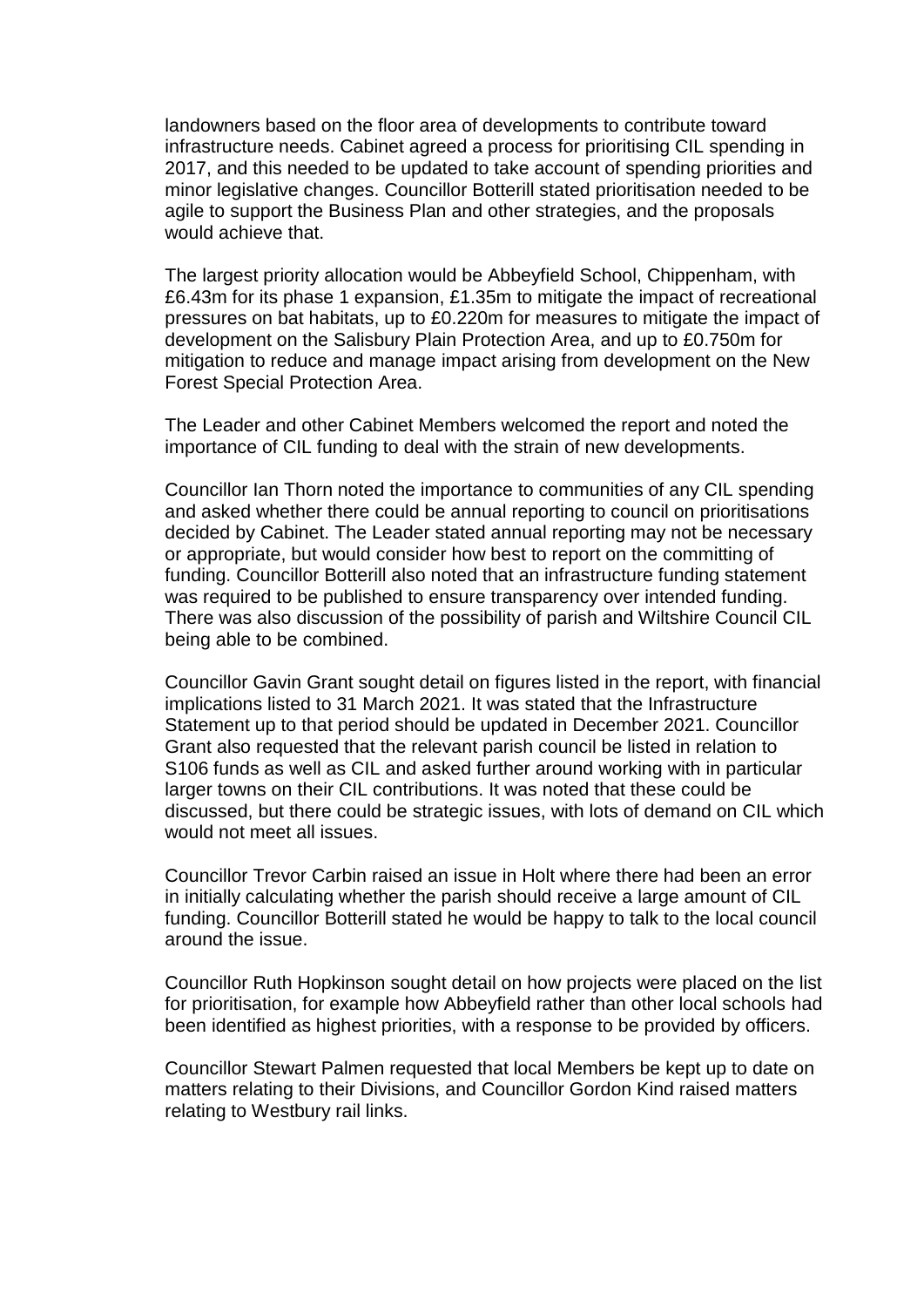At the conclusion of discussion, and noting that any decision would need to be taken individually by the Leader under delegated executive authority due to the nature of the meeting, the Cabinet was asked for its view and it was,

### **Resolved:**

**That the Leader of the Council should:**

**1) Approve revisions to the process for prioritising spending of strategic funds raised through the Community Infrastructure Levy (CIL) as set out in Appendix 1.**

**2) Following approval of (i), to approve the updating of the infrastructure List to remove the Timber Street and A420 Marshfield Road/Dallas Road Safety Schemes and ensure the inclusion of the projects in (iii).**

**3) Following approval of (ii), to approve the allocation of:**

**a) Circa £6.43m CIL funding for Phase 1 expansion of Abbeyfield School. b) Up to £1.35m CIL funding for measures to mitigate the impact of recreational pressures on bat habitats associated with the Bath and Bradford on Avon Special Area of Conservation in line with the Trowbridge Bat Mitigation Strategy.**

**c) Up to £220,000 CIL funding for measures (visitor surveys and ongoing monitoring) to mitigate the impact of development (recreational pressure) on the Salisbury Plain Special Protection Area.**

**d) Up to £750,000 CIL funding for mitigation to reduce and manage recreational impact arising from development on the New Forest Special Protection Area.**

**4) Delegate authority to the Corporate Director for Place in consultation with the 'Corporate Director for Resources and Deputy Chief Executive', 'Cabinet Member for Development Management, Strategic Planning and Climate Change' and 'Cabinet Member for Finance, Procurement, Commissioning, IT, Digital and Commercialisation' to oversee the funding allocated in (iii) and to approve any variances.**

**5) Agree that further work be undertaken by the Corporate Director for Place in consultation with the 'Corporate Director for Resources and Deputy Chief Executive', 'Cabinet Member for Development Management, Strategic Planning and Climate Change' and 'Cabinet Member for Finance, Procurement, Commissioning, IT, Digital and Commercialisation' to consider how the strategic fund can be used, in accordance with the CIL legislation, to align delivery of projects with the Council's budget setting process and the Council's new Business Plan.**

#### *Reasons for Proposals*

*To assist with the effective operation of CIL and ensure open and transparent decision making in the allocation of strategic funds; as well as ensuring that*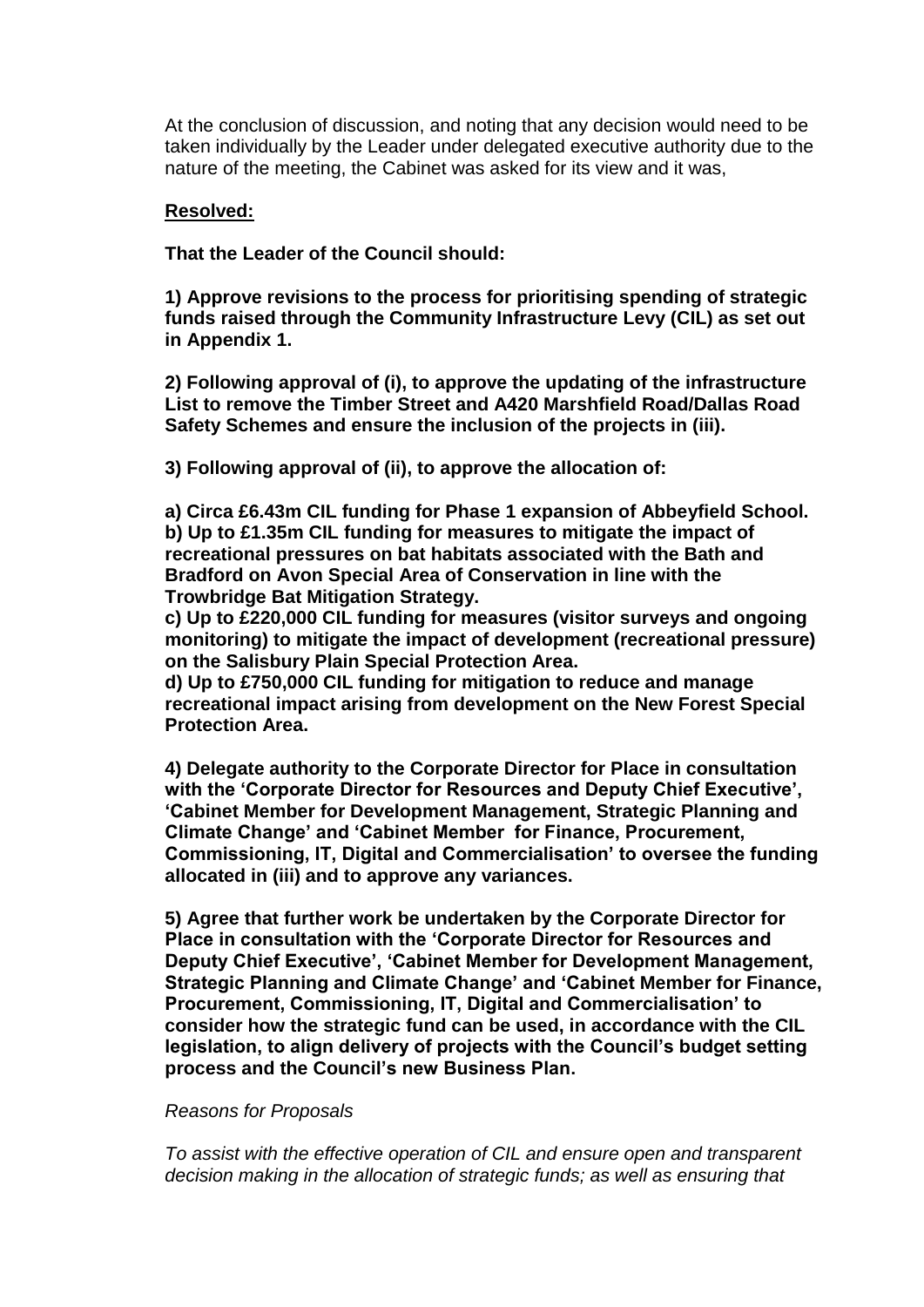*strategic funds are committed to securing mitigation measures for internationally important wildlife sites and support plan-led growth*

### 65 **Stone Circle Governance Review**

Before the report the Leader of the Council, Councillor Richard Clewer, noted that he had been a Director of Stone Circle until he was appointed Leader.

Councillor Pauline Church, Cabinet Member for Finance, Procurement, Commissioning, IT, Digital and Commercialisation, presented the report on the review of the Stone Circle companies' governance. Cabinet had requested a review of the governance arrangements for the Stone Circle companies on 2 February 2021, to examine governance in relation to shareholder requirements, processes for decisions, performance and risk reporting and other matters.

Among the changes proposed was the absence of elected Members on the Board, to be replaced by a shareholder group which would act as a conduit with the council, reducing conflicts of interest and operating in a more commercial manner as delivery of housing was increased.

The Leader stated he considered the transition to new arrangements as part of what was envisaged when the companies were set up, as they developed over time.

Councillor Graham Wright, Chairman of the Overview and Scrutiny Management Committee stated the Cabinet report had been received at a meeting of the committee on 21 September 2021. He had had pre meetings with relevant officers and welcomed there being future scrutiny input.

Councillor Gordon King stated he was supportive of the restructure and sought confirmation, which was provided, that the Director of Housing would be one of the roles appointed to the Board. He also raised the issue of future councillor involvement.

Councillors Pip Ridout and Tony Jackson raised the future involvement of the Audit and Governance Committee.

Councillor Gavin Grant asked whether the model proposed would be followed for future council set up companies, without interim steps taken as with Stone Circle, which had been an entirely new enterprise. Councillor Church stated matters would be looked at on an individual basis, but that the experience and understanding of legal obligations gained through the Stone Circle process would be utilised.

At the conclusion of discussion, and noting that any decision would need to be taken individually by the Leader under delegated executive authority due to the nature of the meeting, the Cabinet was asked for its view and it was,

# **Resolved:**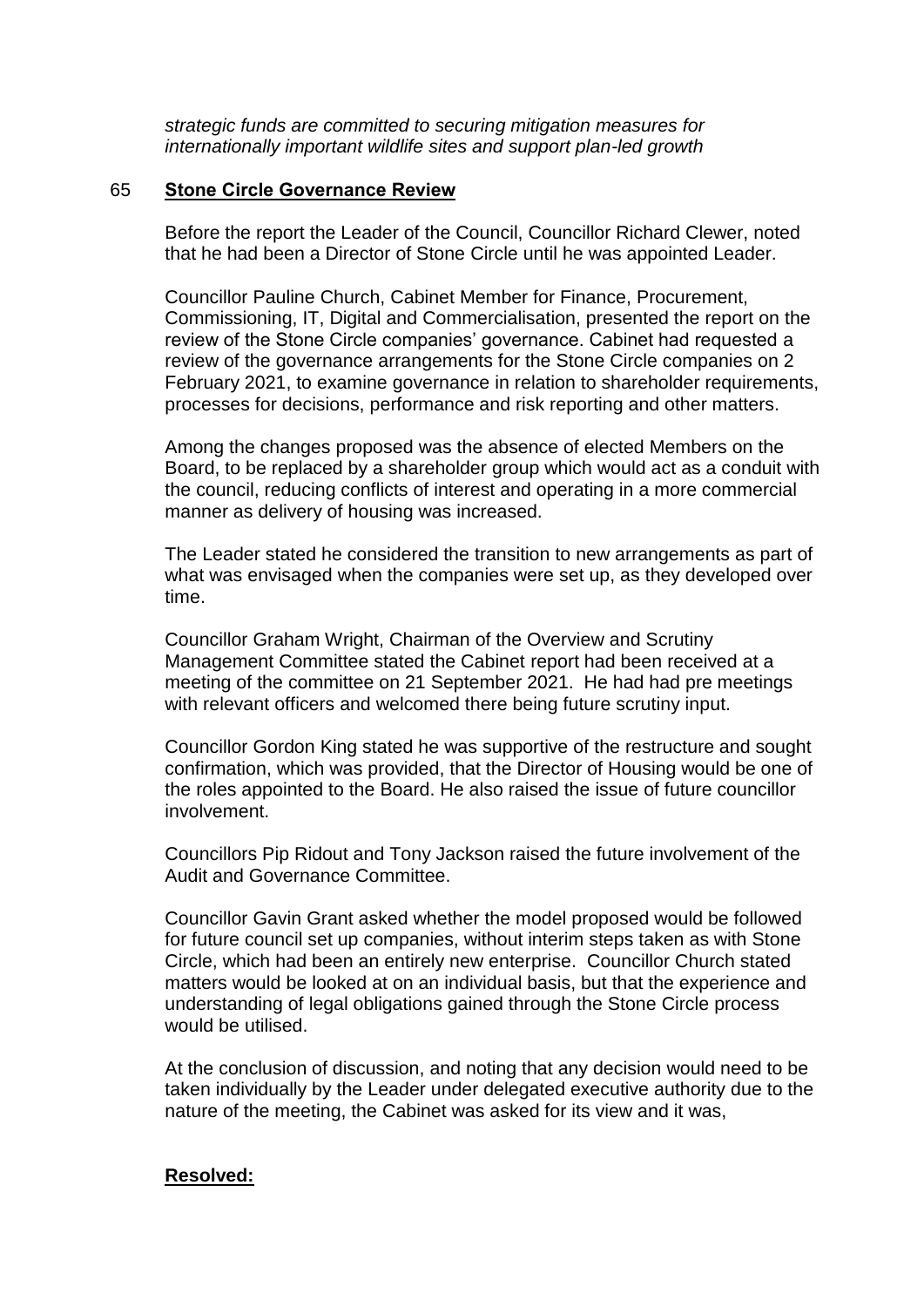**That the Leader of the Council should:**

- **1) Adopt and commit to implementing the recommendations of the governance review over the next 12 months.**
- **2) To request the companies to create Business Plans with greater detail including market analysis, risks, sensitivity, performance and forecasting to be presented to Cabinet at a future meeting.**
- **3) To create a sub-committee called the Stone Circle Shareholder Group chaired by the Leader with two other Cabinet Members and the option to co-opt external expertise and delegates to the Director of Legal & Governance in consultation with the Leader to make the necessary arrangements and Constitutional amendments.**
- **4) To agree that the Articles of Association of the Stone Circle companies be amended to include a 3 year maximum term for the Chairman of its boards.**
- **5) To request the Stone Circle companies to provide quarterly reporting to the Council with reports shared with Corporate Leadership Team, Scrutiny and the Stone Circle Shareholder Group starting from January 2022 and to produce its accounts to the Audit and Governance Committee from 2022.**
- **6) To delegate to the Corporate Director of Resources in consultation with the Leader the recruitment and appointment of new nonexecutive board directors and officer director to replace current members of the Stone Circle companies and to take all further necessary steps to complete this.**
- **7) Subject to agreeing the above recommendations to agree the revised Stone Circle Housing company business plan as submitted to cabinet at its February 2021 meeting such that individual acquisition budgets are increased.**

#### *Reasons*

*To give effect to the recommendations contained in the Governance Review of Stone Circle companies which provides best practice advice, academic sources and other local government learning on the governance and commercial success of council owned companies.*

# 66 **Urgent Items - Afghan Citizens Resettlement Scheme (ACRS) and Afghan Relocations and Assistance Policy (ARAP) Scheme**

Councillor Richard Clewer, Leader of the Council, presented a report on an urgent item in respect of the Afghan Citizens Resettlement Scheme (ACRS) and Afghan Relocations and Assistance Policy (ARAP) Scheme.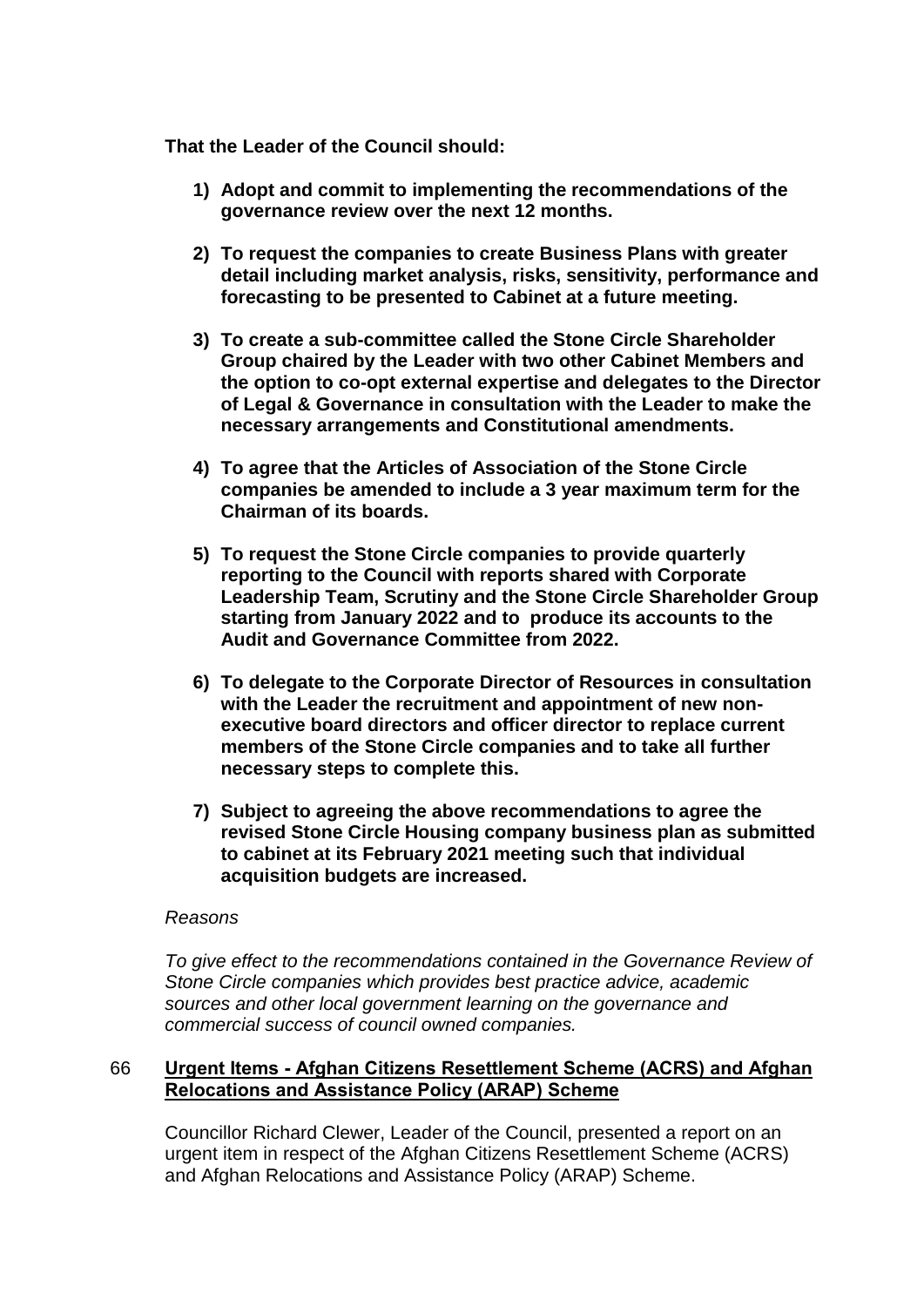Councillor Clewer stated he wanted the council to do everything it could to assist with the schemes and help the Afghan citizens in need of assistance, particularly given Wiltshire's status as a military county. An offer of providing at least 20 properties for refugee families had been made to government, and had sought to put pressure on the Ministry of Defence to offer further assistance given vacant military housing.

The Deputy leader of the Council, Councillor Laura Mayes, provided further details of Afghan children currently in the county, and school provision and activities provided, with teams working with the adults to improve English skills. Councillor Philip Alford, Cabinet Member with responsibility for Housing, also confirmed that the housing being offered was not in competition with Wiltshire residents through Homes4Wiltshire.

Councillor Graham Wright, as Chairman of Overview and Scrutiny Management Committee, welcomed the item, which he had been approach regarding as an urgent item.

Councillor Ian Thorn thanked the Leader for bringing the item forward, and agreed with comments from the Leader around a moral responsibility to assist and disappointment at the current position of the Ministry of Defence. He sought details on financial support and implications in the longer term. The Leader stated there would be amounts over three years of the scheme, though unlike the previous Syrian refugee scheme it was expected more of the families would have at least one member with reasonable English comprehensive given many had worked with British armed forces, which may help them adjust sooner, though he noted the trauma all those arriving will have faced.

Councillor Ruth Hopkinson supported the comments made and noted the importance of community groups in helping refugee arrivals.

Councillor Gavin Grant asked for details of relevant ministers or Ministry of Defence personnel who Members could contact to lobby them, which the Leader said could be provided. He thanked Danny Kruger MP for his work on the issue.

Councillor Bridget Wayman supported efforts to approach the Ministry of Defence and Councillor Derek Walters raised the possibility of using empty National Trust properties. Councillor Tony Trotman noted there may be some security issues with residential properties owned by the military near to its sites, though the Leader noted significant checks had been made for all arrivals.

At the conclusion of discussion, and noting that any decision would need to be taken individually by the Leader under delegated executive authority due to the nature of the meeting, the Cabinet was asked for its view and it was,

#### **Resolved:**

**That the Leader of the Council should approve:**